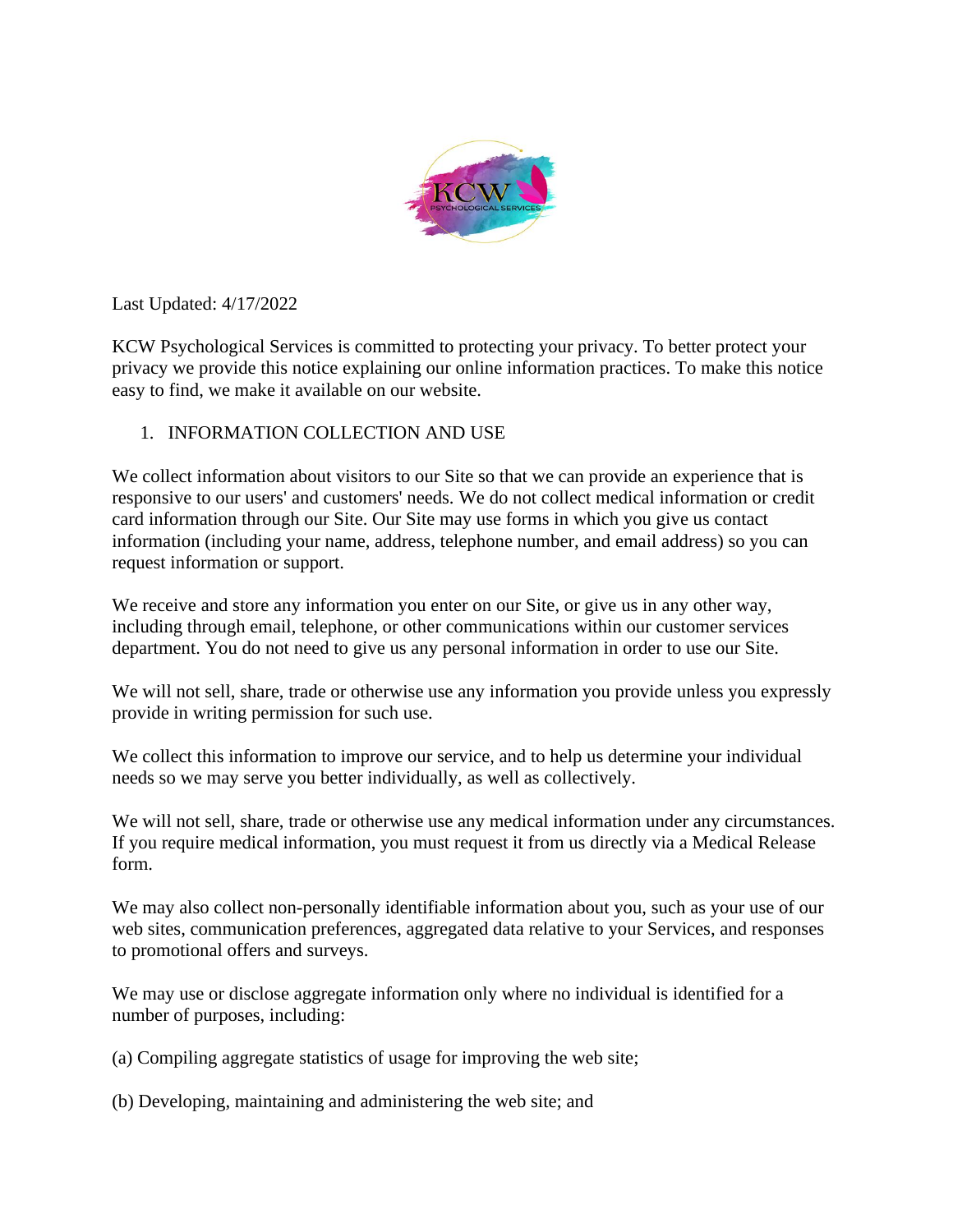(c) Following up on comments and other messages that you submit to us through the web site. Please note, to better safeguard your information, please do not include any credit card information in your electronic communication unless it is specifically required by us as part of Services or transaction fulfillment process sites, or our customer contact process.

This Site and our Services may contain links to other websites. Unfortunately, we are not responsible for the privacy practices or the content of such sites.

## 2. SECURITY

This Site has security measures in place to protect against the loss, misuse or alteration of the information under our control. If our site allows you to enter sensitive information (such as a credit card number) on order firms, we encrypt the transmission of that information using secure socket layer technology (SSL).

We may also at times provide information about you to third parties to provide various services on our behalf, such as providers who process credit card payments.

We will only share information about you that is necessary for the third party to provide the requested service. These companies are prohibited from retaining, sharing, buying, selling, storing or using your personally identifiable information for any secondary purposes.

We follow generally accepted standards to protect the personal information submitted to us, both during transmission and once we receive it. No method of transmission over the Internet, or method of electronic storage, is one hundred percent (100%) secure, however. Therefore, we cannot guarantee its absolute security.

## 3. GOOGLE ANALYTICS AND COOKIES

We may use a tool called "Google Analytics" to collect information about use of this Site, such as how often users visit the Site, what pages they visit when they do so, and what other sites they used prior to coming to this Site. Google Analytics collects only the IP address assigned to you on the date you visit this Site, rather than your name or other identifying information. Google Analytics plants a permanent cookie on your web browser to identify you as a unique user the next time you visit this Site. This cookie cannot be used by anyone but Google, Inc. The information generated by the cookie will be transmitted to and stored by Google on servers in the United States.

We use the information received from Google Analytics only to improve services on this Site. We do not combine the information collected through the use of Google Analytics with personally identifiable information. Google's ability to use and share information collected by Google Analytics about your visits to this Site is restricted by the Google Privacy Policy http://www.google.com/policies/privacy. You can prevent Google Analytics from recognizing you on return visits to this Site by disabling the Google Analytics cookie on your browser.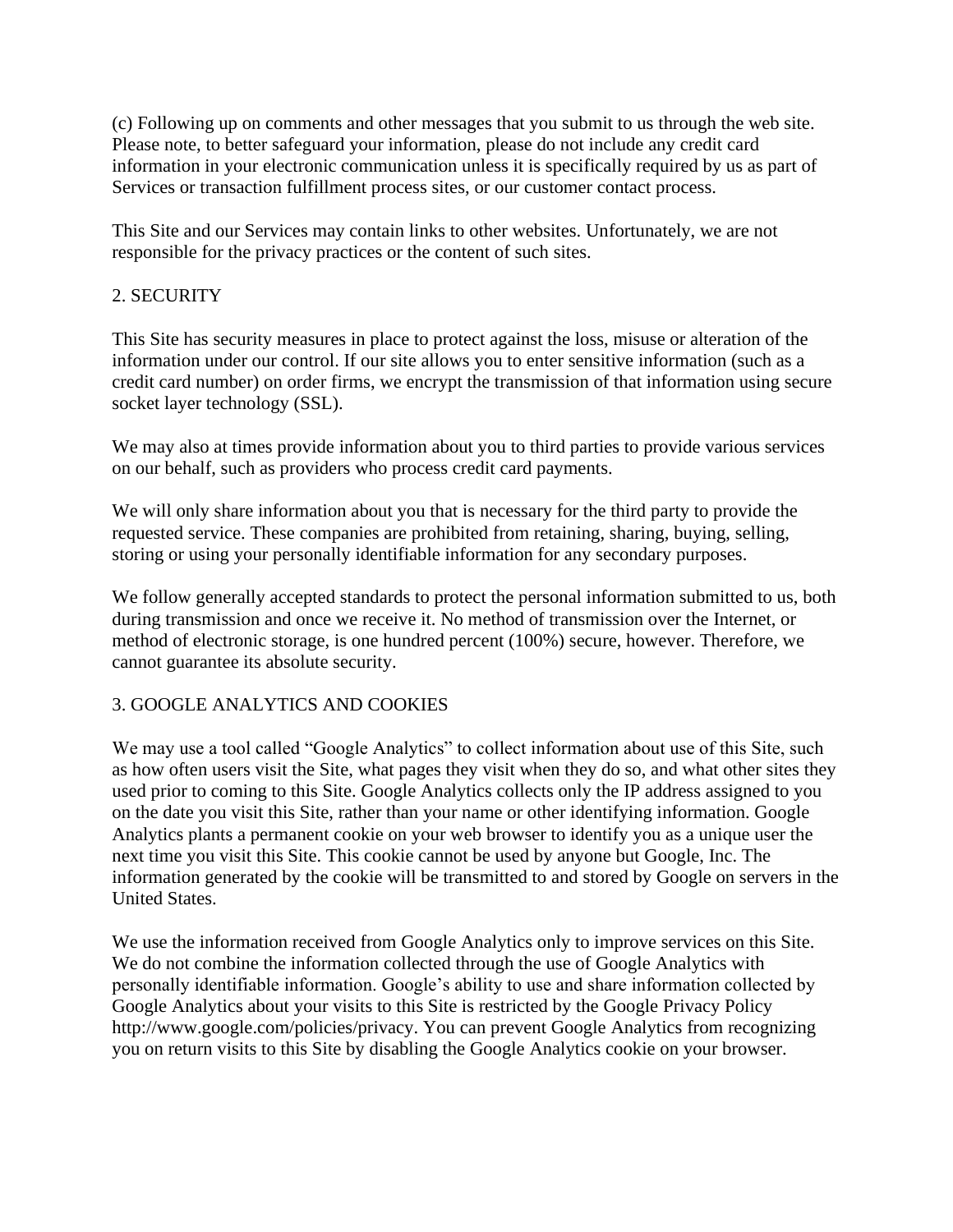## 4. COLLECTION AND USE OF PERSONAL INFORMATION OF CHILDREN UNDER AGE 13

We are committed to protecting the online privacy of children. In accordance with the Children's Online Privacy Protection Act ("COPPA"), we will not knowingly collect any personally identifiable information from children under the age of thirteen (13) without first obtaining parental consent.

Prior to providing any personally identifiable information (your name, email address, address, phone number etc.), children under the age of thirteen (13) must have a parent or legal guardian complete and return (by email or regular mail) a Parental Consent Form to mlaracuenta@gmail.com or KCW Psychological Services 85 Old Mamaroneck Road White Plains, New York 10605.

The consent form states that the child's "Parent" or "Legal Guardian", by his or her signature, consents to the collection and transfer of the child's personally identifiable information. Consent may be revoked by completing a "Revocation of Parental Consent Form" and sending it to the email or physical mailing address above. In compliance with COPPA,

We are sensitive about children consulting with parents or guardians before furnishing personal information or ordering anything online. It is also our intention to adhere to the Children's Advertising Review Unit (CARU) Guidelines on Internet advertising with its special sensitivities regarding solicitations to children under thirteen (13).

We encourage parents/guardians to supervise and join their children in exploring cyberspace.

## 5. TRANSFER OF DATA ABROAD

If you are visiting this Site from a country other than the country in which our servers are located, your communications with us may result in the transfer of information across international boundaries. By visiting this Site and communicating electronically with us, you consent to such transfers.

## 6. COMPLIANCE WITH LAWS AND LAW ENFORCEMENT

We cooperate with government and law enforcement officials and private parties to enforce and comply with the law. We will disclose any information about you to government or law enforcement officials or private parties as we, in our sole discretion, believe necessary or appropriate to respond to claims and legal process (including without limitation subpoenas), to protect our property and rights or the property and rights of a third party, to protect the safety of the public or any person, or to prevent or stop activity we consider to be illegal or unethical.

We will also share your information to the extent necessary to comply with ICANN's rules, regulations and policies. To the extent we are legally permitted to do so, we will take reasonable steps to notify you in the event that we are required to provide your personal information to third parties as part of legal process.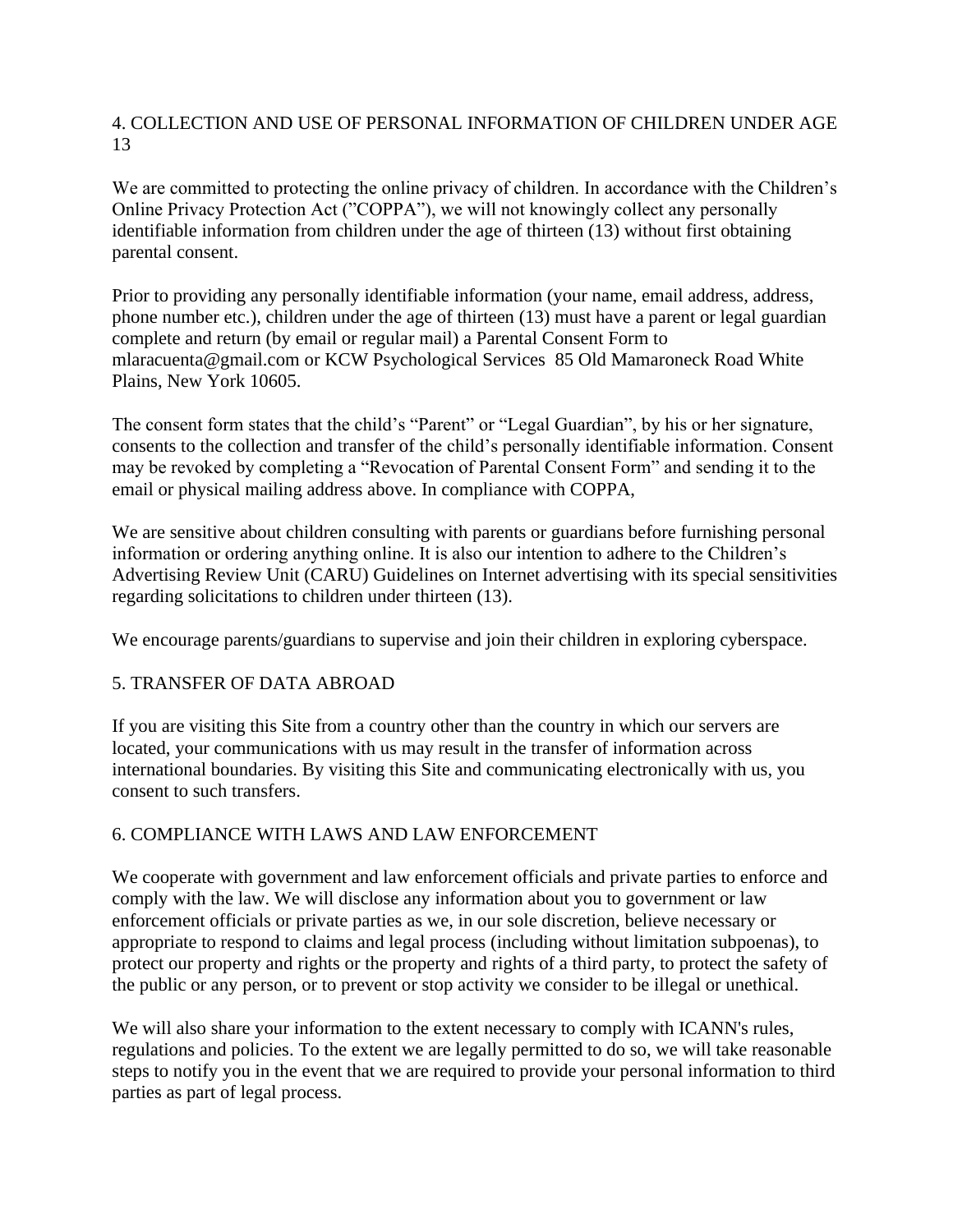## 7. CHANGES IN OUR PRACTICES

We reserve the right to modify this Privacy Policy at any time. If we decide to change our Privacy Policy, we will post those changes to this Privacy Policy and any other places we deem appropriate, so that you are aware of what information we collect, how we use it, and under what circumstances, if any, we disclose it. If we make material changes to this Policy, we will notify you here, by email, or by means of a notice on our home page, at least thirty (30) days prior to the implementation of the changes.

# 8. CORRECTING, UPDATING AND REMOVING PERSONAL INFORMATION

You may alter, update or deactivate your account information or opt out of receiving communications from us at any time. You may send an email to mlaracuenta@gmail.com or you may send mail to KCW Psychological Services at KCW Psychological Services 85 Old Mamaroneck Road White Plains, New York 10605. We will respond to your request for access or to modify or deactivate your information within thirty (30) days.

# 9. MEDICAL PRIVACY NOTICE

This Section describes how medical information about you may be used and disclosed by us and how you can get access to this information. Please review it carefully.

1. Who Will Follow This Notice?

Health care practitioners who treat you at any of our locations, including employees, volunteers, and members of our, all departments and operating units of our organization, and all medical practices operated us, other members of our workforce, and our business associates.

1. Your Medical Information

This Section refers to your "medical information". This means all information that identifies you and relates to your past, present or future physical or mental health or condition including information about payment and billing for the health care services you receive.

1. Our Pledge Regarding Medical Information

We understand that your medical information is personal and we are committed to its protection. We create a record of the care and services you receive to ensure that we are providing quality care and to comply with legal requirements. This notice applies to all your medical information that we maintain, whether created by our staff or others. We are required by law to give you this notice of our legal duties and privacy practices with respect to your medical information, to follow the terms of this Privacy Notice, and to notify you following a breach of the privacy or security of your unsecured medical information.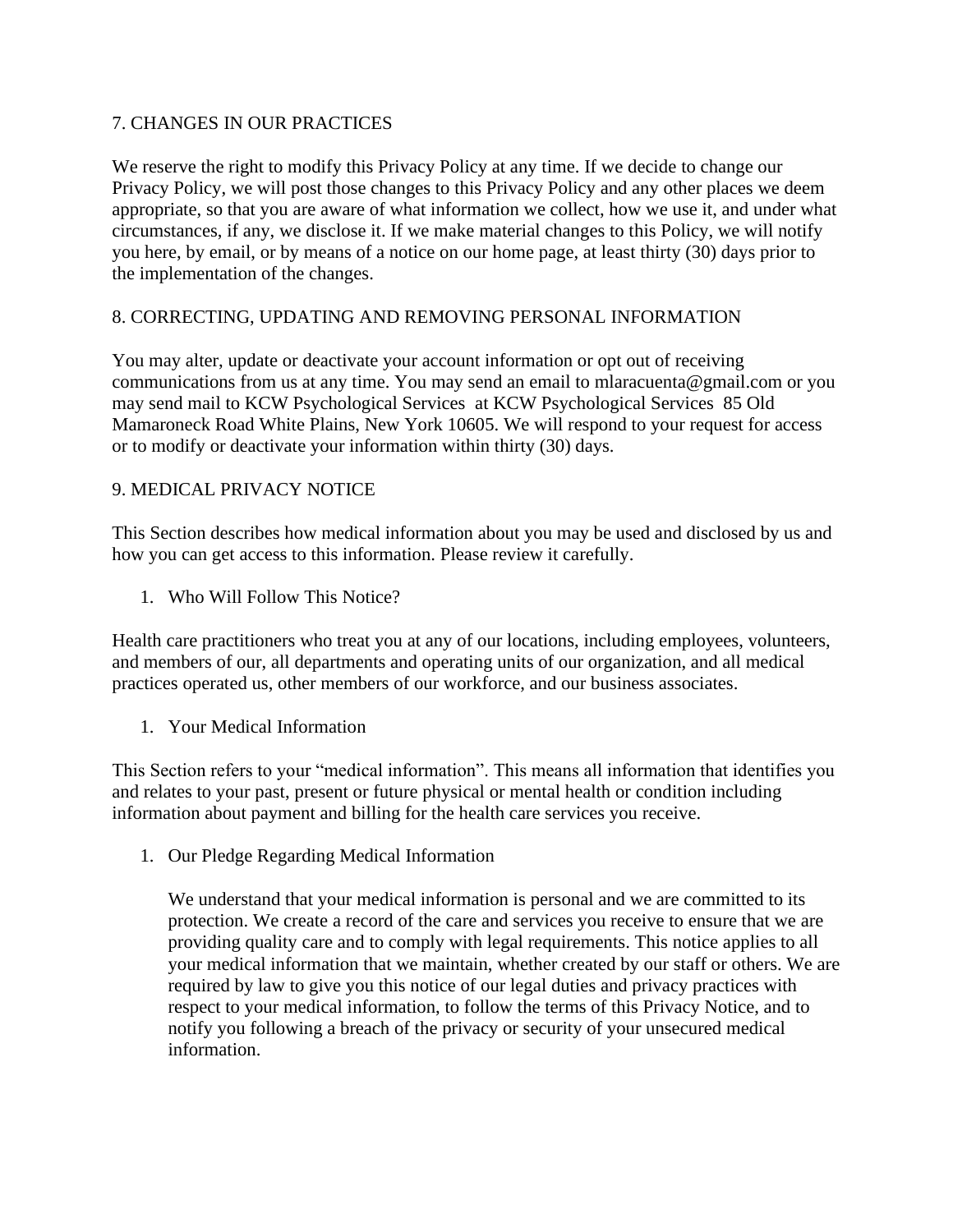2. How We May Use and Disclose Medical Information About You

For each category of use and disclosure, we will try to give some examples, although not every use or disclosure in the category will be listed.

3. For treatment.

We may use your medical information so that we and other health care providers may provide you with medical treatment or services. Different health professionals may also share your medical information in order to coordinate the different services you need. We may disclose your medical information to people outside our offices and/or locations who may be involved in your medical care after you leave our care.

For Payment. We may disclose your medical information so that treatment and services you receive may be billed by us to a third party. For example, your health plan may need to know about treatment you received so they will pay us for the services provided. We may also disclose your medical insurance information to obtain prior approval from your health plan.

4. For Healthcare Operations Purposes.

We may use and disclose your medical information for our internal operations, such as business management, and administrative activities, legal and auditing functions, and insurance-related activities. We may use medical information to make sure that all of our patients receive quality care, such as reviewing our processes or to evaluate the performance of those caring for you. We may also disclose information to doctors, nurses, technicians, and other personnel for review and learning purposes. We may remove information that identifies you from this set of information so others may use it to study healthcare and healthcare delivery without learning a specific patient's identity. Under certain circumstances, we may disclose your medical information for the health care operations of other health care providers.

- 1. Health Information Exchange. We may participate in Regional Health Information Organization ("RHIO") which arranges for the electronic exchange of health information among health care providers in the state where we are located. We may exchange your health information electronically through RHIO for the purposes described in this Notice. You have the right to request that your information not be included in this exchange.
- 2. Individuals Involved In Your Care or Payment of Your Care. We may release your medical information to a friend or family member who is involved in your medical care, or to someone who helped pay for your care.
- 3. Notification. We may release your medical information to notify a family member, personal representative or another person responsible for your care of your location, general condition, or death. We also may release your medical information for certain disaster relief purposes.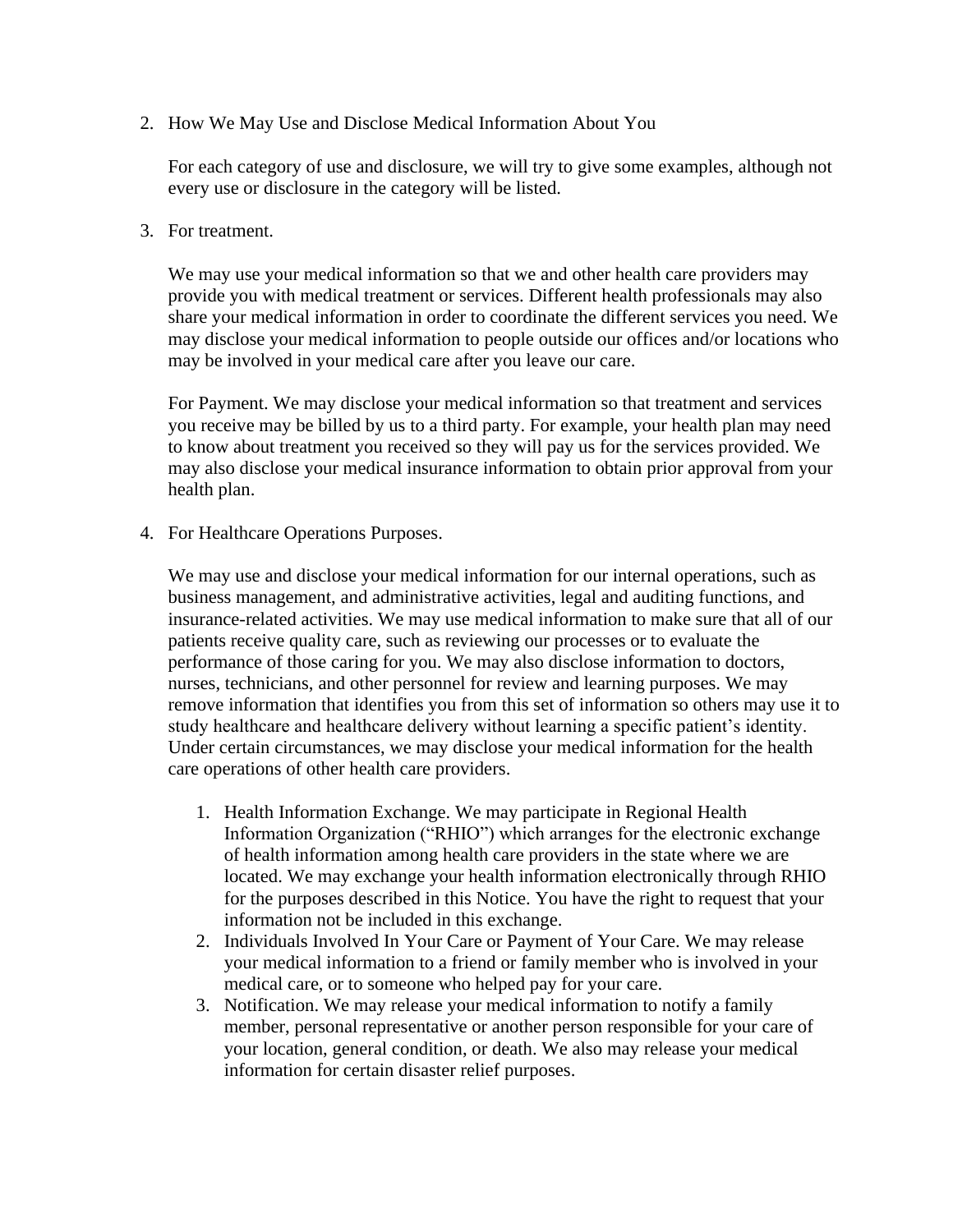- 4. Contacts. We may contact you to provide appointment reminders, information about treatment alternatives, or other health related benefits and services that may be of interest to you.
- 5. Worker's Compensation. We may release medical information about you for worker's compensation or similar programs, which provide benefits for work related injuries or illnesses.
- 6. Mental Health Information. State laws create specific requirements for the release of mental health records. We will obtain your specific authorization to release mental medical information when required by these laws.
- 7. Drug & Alcohol Treatment Records. Specific rules apply to the release of certain drug and alcohol program records, and we will obtain your specific authorization to release those records as required by Federal regulation 42 CFR, Part 2.
- 8. Miscellaneous. We may use or disclose your medical information without your prior authorization for several other reasons. Subject to certain requirements, we may give out your medical information without prior authorization for public health purposes, abuse or neglect reporting, health oversight audits or inspections, research studies, funeral arrangements, Coroner's investigations, organ donation, and emergencies. We also may disclose medical information when required by law in response to a request from law enforcement in specific circumstances, for specialized government functions including correctional, military or national security purposes, in response to valid judicial or administrative orders or to avoid a serious health threat. Additional specific rules may apply to mental health records.
- 9. Other Disclosures. Other uses and disclosures not described above will be made only with your written authorization. For example, we require your signed authorization for uses and disclosure that constitute the sale of your medical information and for most uses and disclosures of psychotherapy notes. Additionally, we will not use or disclose your medical information for marketing purposes unless we have a signed authorization from you except that an authorization will not be required if (a) a communication occurs face-to-face; (b) consists of marketing gifts of nominal value. You may revoke your authorization at any time unless we have relied on your authorization or your authorization was required as a condition of obtaining health care services.

#### E. Your Rights Regarding Medical Information About You

- 1. Right to Inspect and Copy. In most cases you have the right to inspect or receive a copy of your medical information (or have a copy provided to an individual whom you designate) when you submit a written request. If your medical record is maintained electronically in a designated record set, you have the right to request a copy of the information in an electronic form and format. We may deny your request in certain circumstances. If you are denied access to your medical information, you may appeal.
- 2. Right to Amend. If you believe the information in your record is incorrect or incomplete, you have the right to request an addendum be added to your record by submitting a written request giving your reason. We may deny your request under certain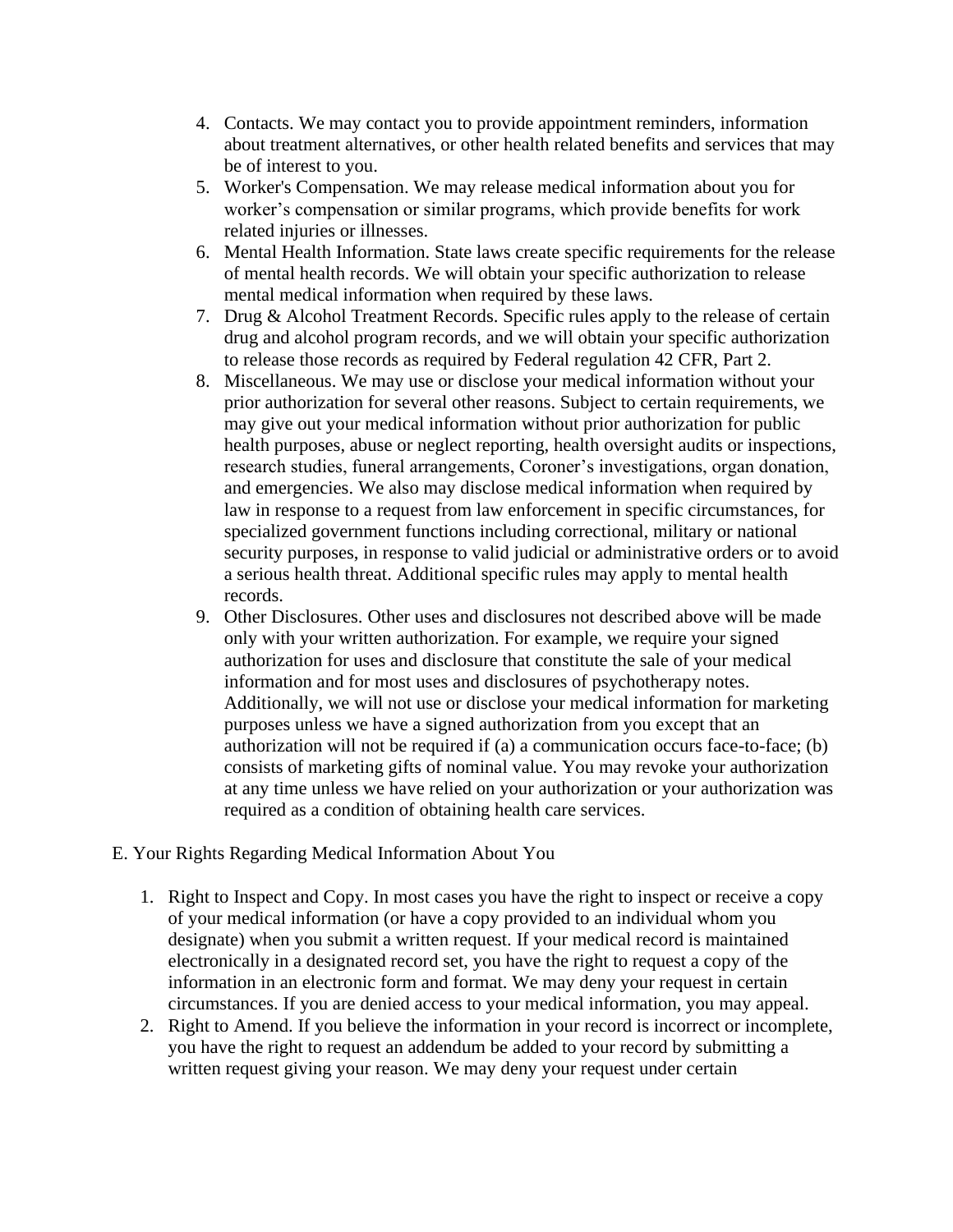circumstances. If we deny it, we may advise you in writing of the reason or explain your rights to submit a statement of explanation.

- 3. Right to an Accounting of Disclosure. You have the right to a list of those instances where we have disclosed your medical information other than for treatment, payment, healthcare operations, or where a disclosure was specifically authorized., for the Hospital's directory, to persons involved in your care, and certain other limited situations. To request an accounting of disclosures, you must submit a written request to our Support Department.
- 4. Right to a Paper Copy of this Notice. If this notice was sent to you electronically you have a right to a paper copy of this notice. You may request that we send other communications of protected health information by alternative means, or to an alternative location. This request must be made in writing to the person listed below in Section 13. We are required to accommodate only reasonable requests. Please specify in your correspondence exactly how you want us to communicate with you; and if you are directing us to send it to a particular place, the contact/address information.
- 5. Right to Request Restrictions. You may request in writing that we not use or disclose your medical information except when specifically authorized by you, when required by law, or in an emergency. Except in the case of certain requests related to disclosures to health plans, we are not required by law to agree to your request, but we will consider the request. We will inform you of our decision.
- 6. Right to Request Restrictions on Disclosures to Health Plans. You may request in writing that we restrict disclosures of your medical information to a health plan for purposes of carrying out payment or healthcare operations if the disclosure is not required by law and the medical information pertains solely to a health care item or service for which you (or a person other than the health plan who is acting on your behalf) have paid us out of pocket and in full at the time of service. We must agree to a request that meets these requirements.

## F. Changes to this Notice

We reserve the right to change this Section at any time. Changes will apply to medical information we already hold, as well as new information after the change occurs. We will post a copy of our current notice within our facilities and we will post it on our website at mlhpsychology.com

#### G. Complaints and Requests

If you have questions about this notice or want to talk about a problem without filing a formal complaint, please contact KCW Psychological Services at the following number: (323) 207- 5454.

If you believe your privacy has been violated, you may file a complaint with our organization or with the Secretary of the U.S. Department of Health and Human Services. Information about how to file a complaint with the Department of Health and Human Services may be found at the following website: http://www.hhs.gov/ocr/privacy/hipaa/complaints/index.html. You will not be penalized for filing a complaint.